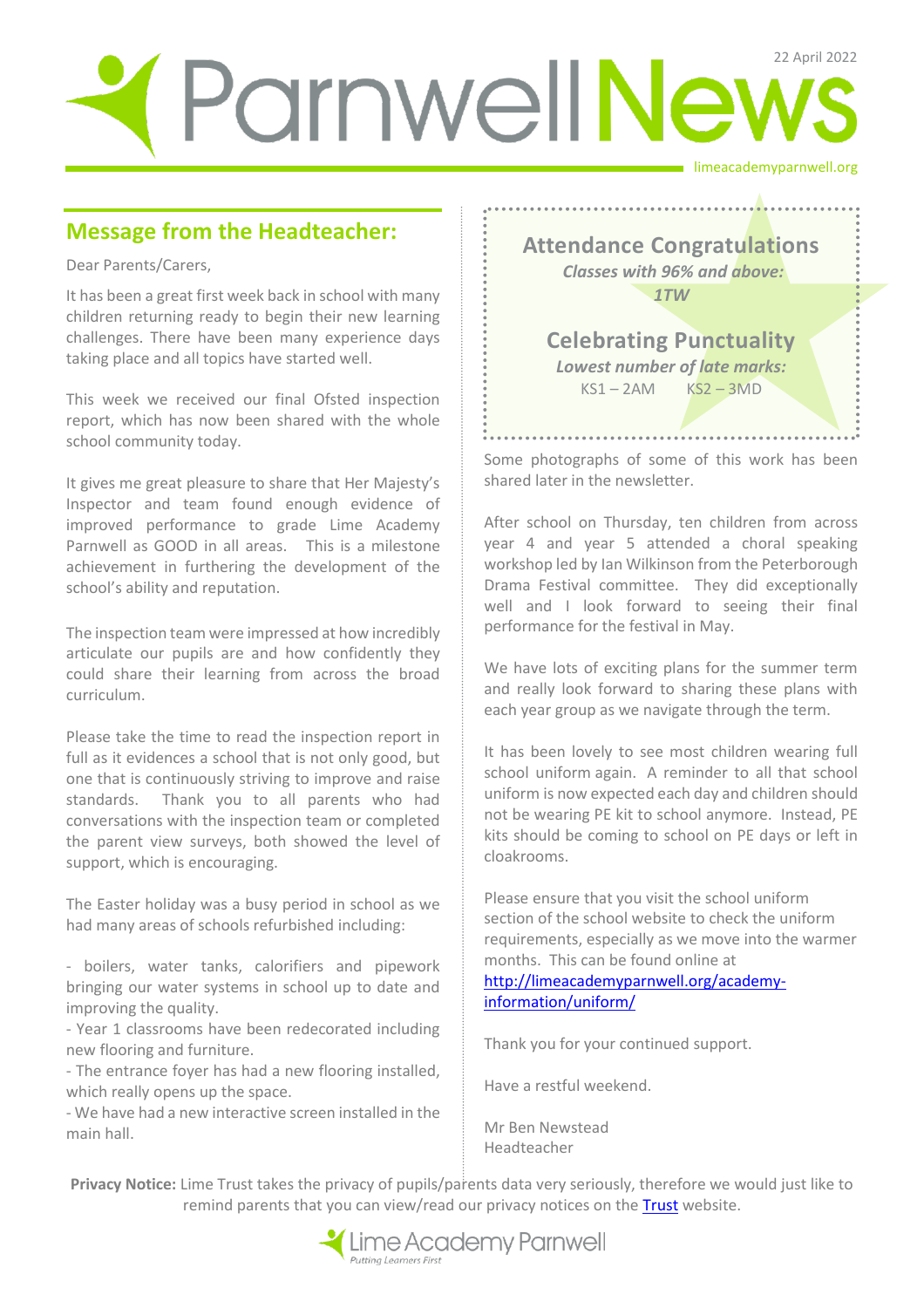## **Curriculum overviews**

The curriculum overviews for each year group will be shared by teaching staff on ClassDojo today. Please refer to these to understand the learning that your child will be undertaking in class this term.

# **Parents' Evening – May 2022**

We are delighted to inform you that we are able to run parents' evenings this half term. Due to the successful implementation of our video-based meetings, these will continue to take place via a website called School Cloud.

To make your appointment please book via this link: <https://limeparnwell.schoolcloud.co.uk/>

Parents' Evenings will be split across two evenings this time round to ensure that adequate internet capacity is available to use in school, which will ensure your meetings run as smoothly as possible.

**Tuesday 3 rd May** – EYFS, Year 2, Year 4 and Year 6. **Wednesday 4 th May** – Year 1, Year 3, and Year 5.

Appointments will be available between 3.30pm and 8.20pm. Each appointment will be 10 minutes in length and School Cloud automatically cut these meetings off at this point. This is not controlled by the teacher, but if you have something specific that you wish to discuss with the teacher please add it to the booking notes when making your appointment.

If you have any issues with making this booking please contact the office and if you are unable to access a video parents evening due to not having internet access or a device to use; please contact the office to arrange for a telephone appointment.

# **Safer parking at the school gates**

We understand that driving children to school is seen as a convenient choice and we realise that there are some parents/carers who have no alternative but to drive their children to school. However, this has led to an increase in vehicle traffic and congestion particularly at the school gates. This means we all have to be extra vigilant in keeping our families safe around streets and roads.

What can you do to help keep everyone safe around the school?

Please don't:

- Block the road emergency vehicles and other traffic may need access
- Park on yellow lines, zig-zags or block the school entrance
- Park on the pavement, across dropped curbs or residents' driveways
- Park opposite or within 10 meters of a junction
- Park where you will cause inconvenience to other road users
- Leave your vehicle with the engine still running
- Stop in the middle of the road to drop your child off, even for a few seconds.

These changes make a real difference to the congestion around school, making the school run less stressful and far safer for everyone.

### **Dinner menu**

On the week commencing, 25<sup>th</sup> April, we start week 4 of the Dinner Menu. [School Dinner Menu](http://limeacademyparnwell.org/media/5812/dinner-menu-lime-academy-parnwell.pdf)

Children are able to choose to have a school dinner each morning when the register is taken.

# **School refurbishment work**

Here are some photographs of the school refurbishment work that took place over the Easter break.

#### **Year 1 Classrooms:**